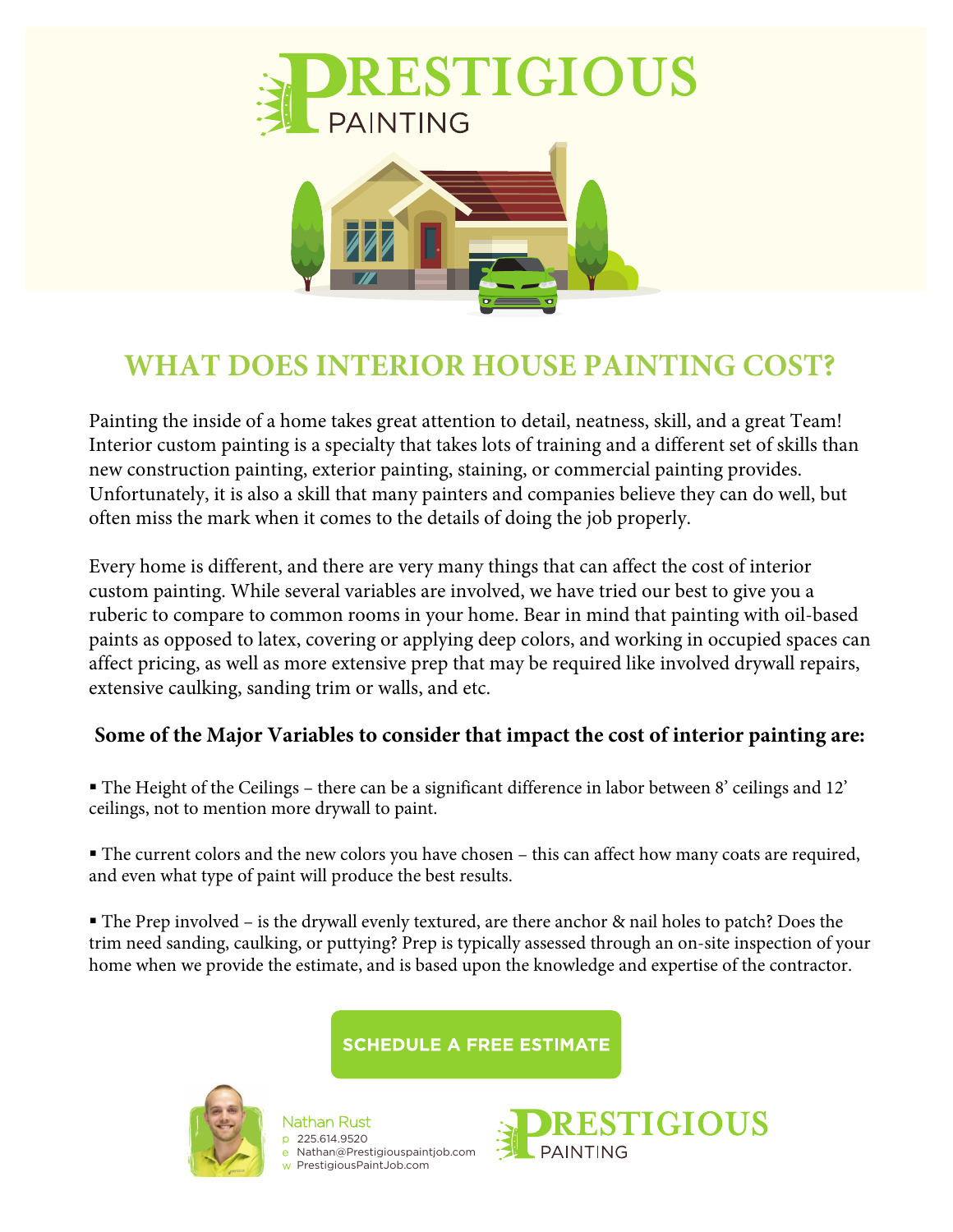$\blacksquare$  The environment we will be working in – are the rooms empty, or will they have furniture in the middle? What type of floors are there? Will they need special coverings to protect them? Occupied or furnished rooms allow less space, which slow the production of the painter. Masking or covering new and sensitive flooring can take more time, compared to using drop cloths as the painter works throughout the job.

 What kind of doors or trim do you have – are the doors paneled or flat? Do you have single or double layered crown? Will the colors change or stay the same? Are they painted with oil or latex? Painting with oil is a more labor-intensive process, as it requires a special brushing skill and a patient hand. It is also more messy and MUCH more difficult to clean up, so the painter must take their time compared to working with latex-based paints.

These are just a handful of the factors we take into consideration when pricing interior painting for our customers. This is why when customers sometimes ask our "Price per Square foot," the answer just isn't that simple. We provide custom painting proposals that fit your home exactly, as opposed to applying a cookie cutter price and hoping it fits the job.

Here are some sample prices that you can use to help budget for interior painting. All pricing examples are based on 2 coats of a professional-grade latex zero-VOC paint. That is typical for many, but not all interior painting projects:

**SCHEDULE A FREE ESTIMATE** 



Nathan Rus<sup>.</sup> p e w PrestigiousPaintJob.com 225.614.9520 Nathan@Prestigiouspaintjob.com